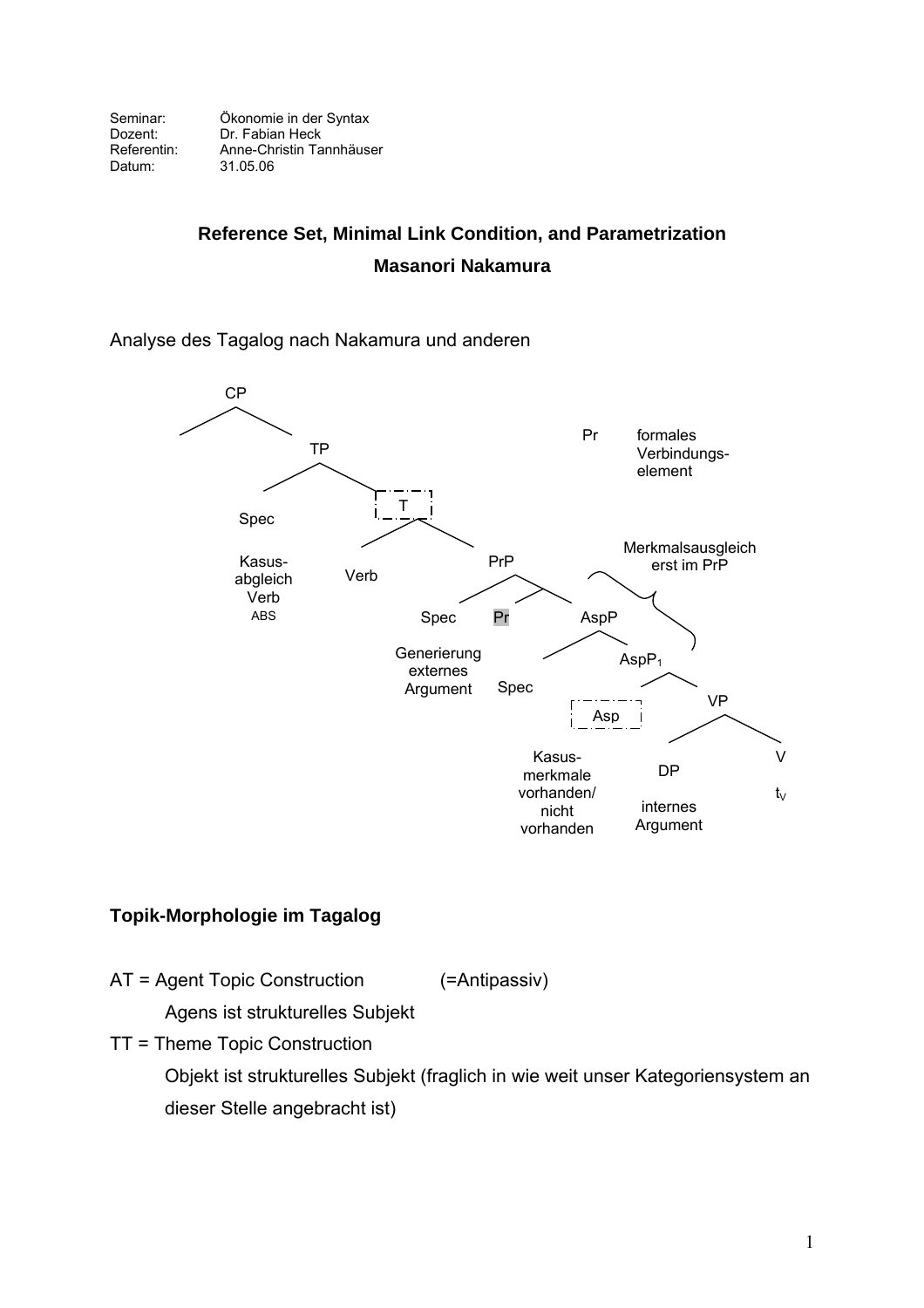## **Reference Set**

A set of derivations that arise from the same numeration.

## **Numeration**

A set of pairs *(l,n)* where *l* is an item of the lexicon and *n* is its index understood to be the number of times that *l* is selected.

#### **Chomsky** Nakamura Nakamura

## **Reference Set (revised)**

A set of derivations that arise from non-distinct numerations.

## **Non-Distinctiveness**

Numerations N and N' are non-distinct if and only if there is a one-to-one correspondence C between their members, such that if *(l, n)* є N and *(l´,n´)* є N´ and *(l,n)* corresponds to *(l´, n´)* in C then l and l´ have the same *interpretable* features and n=n´.

| interpretierbare            | uninterpretierbare      |
|-----------------------------|-------------------------|
| Merkmale                    | Merkmale                |
| Zugriff auch möglich        | Zugriff nur bis         |
| nachdem Merkmale            | Merkmalsabgleich        |
| abgeglichen wurden          |                         |
|                             |                         |
| Kategoriale Merkmale        | phonologische Merkmale, |
| <b>D-Merkmale von Nomen</b> | Kasusmerkmale           |
|                             |                         |

Φ-Merkmale von Verben

Affixmerkmale

## **Minimal Link Condition**

Derivation D blocks derivation D' if there exist chain links CL  $\epsilon$  D and CL'  $\epsilon$  D' such that CL and CL´ are comparable and CL is shorter than CL´ (Vergleichbarkeit: Derivationen gehören zum selben Referenzset)

## **Length of Chain Link**

Length of chain link CL is the number of maximal projections that dominate the tail but not the head.

 $\ldots$  [<sub>XP</sub>  $\alpha_i$  X [<sub>YP</sub> UP Y [<sub>ZP</sub>  $t_i$  Z WP]]]  $\ldots$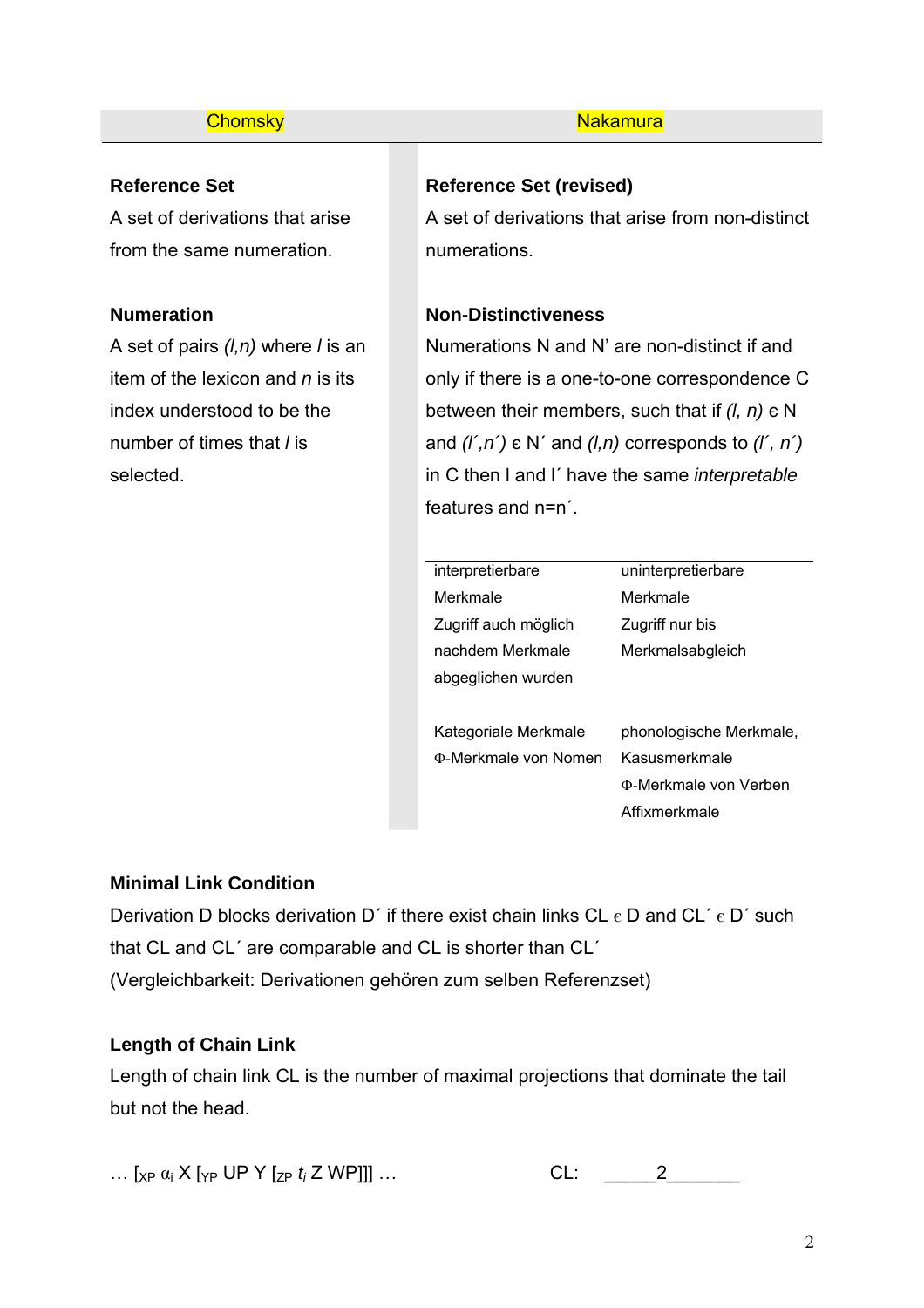## **Implikationen**

ECP kann durch globale Ökonomie ersetzt werden

dafür Modifizierung der Definition eines Reference Sets

MLC ist nicht lokal sondern global

 $\Rightarrow$  Ökonomiebedingung, welche zwischen verschiedenen Derivationen auswählt

Vorschlag:

inter- und intralinguistische Variation innerhalb der Extrahierbarkeit

Argument/Adjunkt-Asymmetrien entstehen durch Unterschiede in Asp

- $\rightarrow$  mit Kasus in AT-Konstruktion
- $\rightarrow$  ohne Kasus in TT-Konstruktion

Falls eine Sprache keine kasuslose Asp besitzt (wie Niuean) dann gibt es keine derivationalen Alternativen und Argument-Extrahierung kann frei erfolgen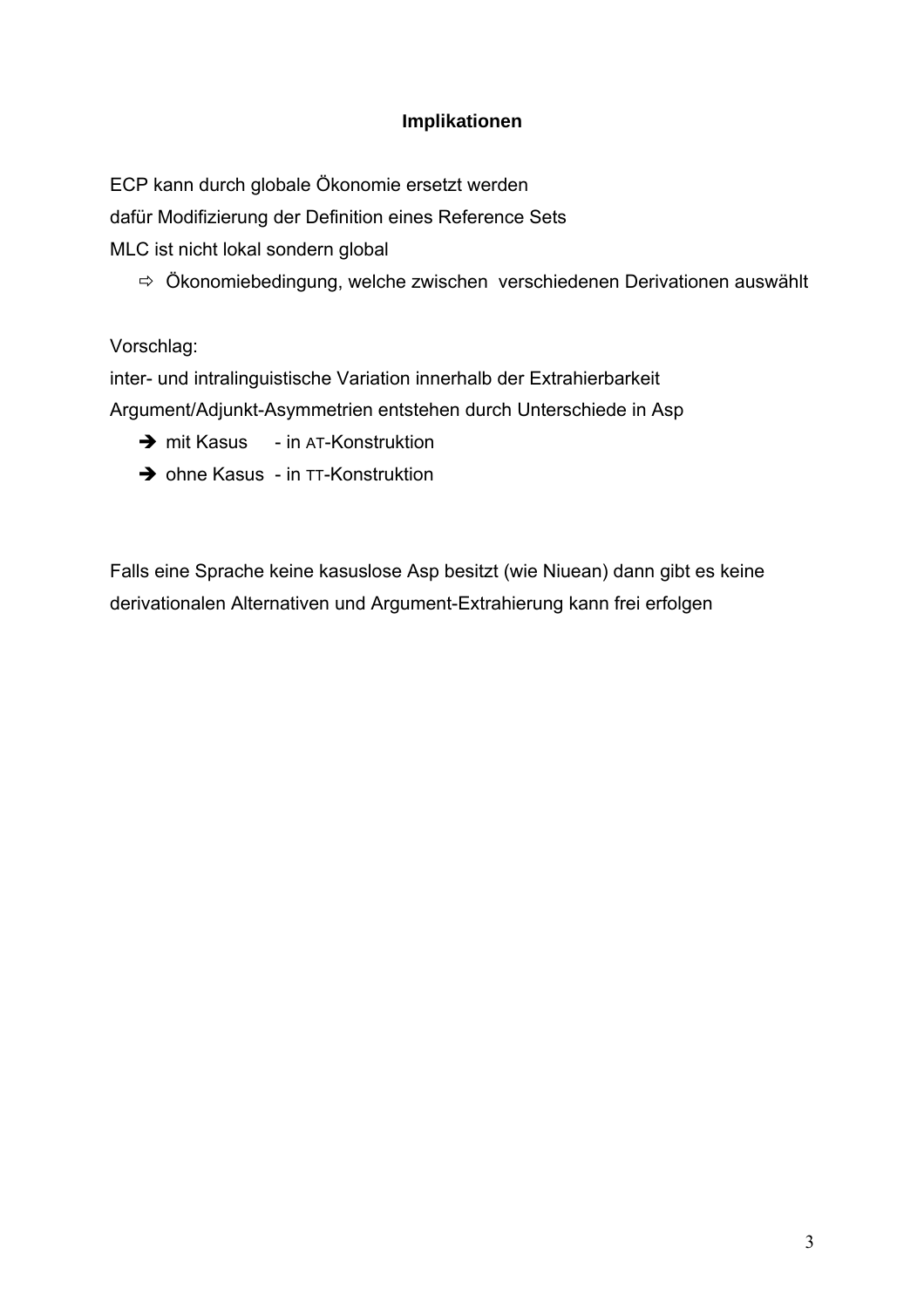| 1a.    | B-um-ili          | si Juan                                                  | ng isda                |                  |           | para kay Maria.  |            |
|--------|-------------------|----------------------------------------------------------|------------------------|------------------|-----------|------------------|------------|
|        | bought (AT)       | ABS-Juan                                                 | INH-fish               |                  |           | for OBL-Maria    |            |
|        |                   | 'Juan bought fish for Maria'                             |                        |                  |           |                  |            |
| $1b$ . | B-in-ili          | ni Juan                                                  | ng isda                |                  |           | para kay Maria.  |            |
|        | bought (TT)       | ERG-Juan                                                 | ABS-fish               |                  |           | for OBL-Maria    |            |
|        |                   | 'Juan bought the fish for Maria'                         |                        |                  |           |                  |            |
| 2a.    | Sino<br>ang       | b-um-ili                                                 | ng damit?              |                  |           |                  |            |
|        | who<br>ANG        | bought (AT)                                              | <b>INH-dress</b>       |                  |           |                  |            |
|        |                   | 'Who is the one that bought the dress?'                  |                        |                  |           |                  |            |
| 2b.    | *Ano<br>ang       | b-um-ili                                                 | si Juan?               |                  |           |                  |            |
|        | what<br>ANG       | bought (AT)                                              | ABS-Juan               |                  |           |                  |            |
|        |                   | ('What is the thing that Juan bought?')                  |                        |                  |           |                  |            |
| За.    | *Sino ang         | b-in-ili                                                 | ang damit?             |                  |           |                  |            |
|        | who<br>ANG        | bought (TT)                                              | ABS-dress              |                  |           |                  |            |
|        |                   | ('Who is the one that bought the dress?')                |                        |                  |           |                  |            |
| $3b$ . | Ano<br>ang        | b-in-ili                                                 | ni Juan?               |                  |           |                  |            |
|        | what<br>ANG       | bought (TT)                                              | ERG-Juan               |                  |           |                  |            |
|        |                   | 'What is the thing that Juan bought?'                    |                        |                  |           |                  |            |
| 4a.    | *Sino<br>ang      | b-um-ili                                                 | si Juan                |                  | ng kotse? |                  |            |
|        | who<br><b>ANG</b> | bought (AT)                                              | ABS-Juan               |                  | INH-car   |                  |            |
|        |                   | ('Who is the one that Juan                               | bought <i>t</i> car?') |                  |           |                  |            |
| 4b.    | Sino<br>ang       | b-in-ili                                                 | ni Juan                |                  | ng kotse? |                  |            |
|        | who<br>ANG        | bought (TT)                                              | ERG-Juan               |                  | ABS-car   |                  |            |
|        |                   | 'Who ist he one that Juan bought t car?'                 |                        |                  |           |                  |            |
| 5.     | Sino<br>ang       | kabibili                                                 | lang                   | ng tela?         |           |                  |            |
|        | who<br>ANG        | buy (RP)                                                 | just                   | <b>INH-cloth</b> |           |                  |            |
|        |                   | 'Who is the one that has just bought cloth?'             |                        |                  |           |                  |            |
| 6а.    | Nag-sabi          | si Pedro                                                 | na                     | b-um-ili         |           | si Linda         | ng kotse.  |
|        | said (AT)         | ABS-Pedro                                                | COMP                   | bought (AT)      |           | ABS-Linda        | INH-car    |
|        |                   | 'PEDRO sagte, dass LINDA ein Auto kaufte.                |                        |                  |           |                  |            |
| 6b.    | Nag-sabi          | si Pedro                                                 | na                     | b-in-ili         |           | ni Linda         | ang kotse. |
|        | said (AT)         | ABS-Pedro                                                |                        | COMP bought (TT) |           | ERG-Linda        | ABS-car    |
|        |                   | 'PEDRO sagte, dass Linda DAS AUTO kaufte.                |                        |                  |           |                  |            |
| 6c.    | S-in-abi          | ni Pedro                                                 | na                     | b-um-ili         |           | si Linda         | ng kotse.  |
|        | said (TT)         | ERG-Pedro COMP bought (AT)                               |                        |                  |           | ABS-Linda        | INH-car    |
|        |                   | 'Pedro sagte, DASS LINDA EIN AUTO KAUFTE.                |                        |                  |           |                  |            |
| 6d.    | S-in-abi          | ni Pedro                                                 | na                     | b-in-ili         |           | ni Linda         | ang kotse. |
|        | said (TT)         | ERG-Pedro                                                | COMP                   | bought (TT)      |           | ERG-Linda        | ABS-car    |
|        |                   | 'Pedro sagte, DASS LINDA DAS AUTO KAUFTE.                |                        |                  |           |                  |            |
| 7a.    |                   | nag-sabi                                                 | na                     | b-in-ili         |           | ni Linda         | ang kotse? |
|        | Sino<br>ang       |                                                          |                        |                  |           |                  |            |
|        | who<br>ANG        | said (AT)                                                | COMP                   | bought (TT)      |           | ERG-Linda        | ABS-car    |
| 7b.    | *Sino<br>ang      | s-in-abi                                                 | na                     | b-in-ili         |           | ni Linda         | ang kotse? |
|        | who<br>ANG        | said (TT)                                                | COMP                   | bought (TT)      |           | ERG-Linda        | ABS-car    |
| 8a.    | *Ano<br>ang       | sag-sabi                                                 | si Pedro               |                  | na        | b-um-ili         | si Linda?  |
|        | what<br>ANG       | said (AT)                                                | ABS-Pedro              |                  | COMP      | bought (AT)      | ABS-Linda  |
|        |                   | ('What is the thing that Pedro said that Linda bought?') |                        |                  |           |                  |            |
| 8b.    | *Ano<br>ang       | nag-sabi                                                 | si Pedro               |                  | na        | b-in-ili         | ni Linda?  |
|        | what<br>ANG       | said (AT)                                                | ABS-Pedro              |                  | COMP      | bought (TT)      | ERG-Linda  |
|        |                   | ('What is the thing that Pedro said that Linda bought?') |                        |                  |           |                  |            |
| 8c.    | *Ano<br>ang       | s-in-abi                                                 | ni Pedro               |                  | na        | b-um-ili         | si Linda?  |
|        | what<br>ANG       | said (TT)                                                | ERG-Pedro              |                  |           | COMP bought (AT) | ABS-Linda  |
|        |                   | ('What is the thing that Pedro said that Linda bought?') |                        |                  |           |                  |            |
| 8d.    | Ano<br>ang        | s-in-abi                                                 | ni Pedro               |                  | na        | b-in-ili         | ni Linda?  |
|        | what<br>ANG       | said (TT)                                                | ERG-Pedro              |                  | COMP      | bought (TT)      | ERG-Linda  |